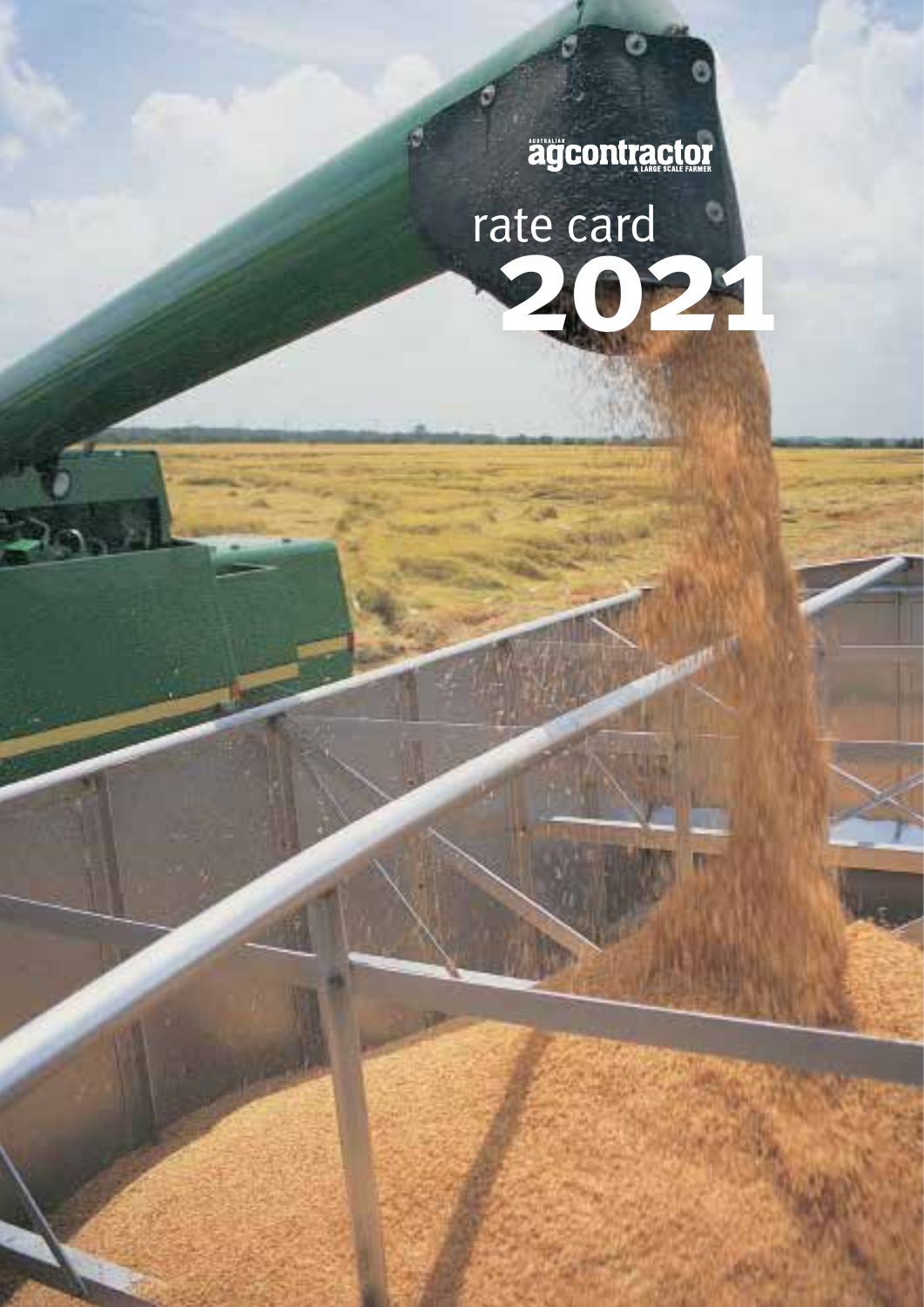

If you want to get in touch with the increasingly important agricultural contracting sector, there is no better vehicle than Australian AG Contractor magazine. As a national publication with ties to contracting industry associations, AG Contractor magazine has established a strong following among Australian contractors.

Trends worldwide show the number and the scale of contracting operations are increasing. Contractors are buying larger equipment with progressively shorter time periods between purchases. Their annual spend on capital equipment is many times that of traditional farmers, who are moving toward smaller, less specialised equipment as their incomes decrease. All indications are that the dry conditions will push Australia further down this path as the number of individual farms decreases and they rely increasingly on specialist rural contractors.

Agricultural machinery suppliers face difficulty marketing their products and services directly to their contracting clients. General farming media options offer only fragmented market penetration and have proved to be less than cost-effective in many markets.

Australian AG Contractor magazine is a high-quality, glossy, full-colour, publication. It offers you the ideal way to communicate directly with the rural contractor market. Via our exclusive database, Australian AG Contractor is mailed free to all known agricultural contractors plus the largest farming properties throughout the country. It is also available on subscription to those who do not meet the publisher's criteria for complimentary copies, thus extending our reach even further.

Advantages of advertising in AG Contractor magazine:

- After nineteen years of publication we have developed intimate knowledge of the issues facing contractors throughout Australia.
- We bring our readers essential information on product development and new machinery entering the Australian market.
- Surveys show our readers particularly enjoy our indepth profiles of contractors, which provide both human interest and ideas about how to succeed in a competitive marketplace.
- We are published by AML/AgriMedia, experienced rural publishers with a presence on both sides of the Tasman.

Australian AG Contractor fills a vital gap in the rural media market. This magazine represents the most effective, economical, credible and professional method of getting your important message across to your target market... without the wastage factors associated with other publications.

**Advertising Sales:** Steve Luxford and Jamie Gilbert Pulse – Media Sales















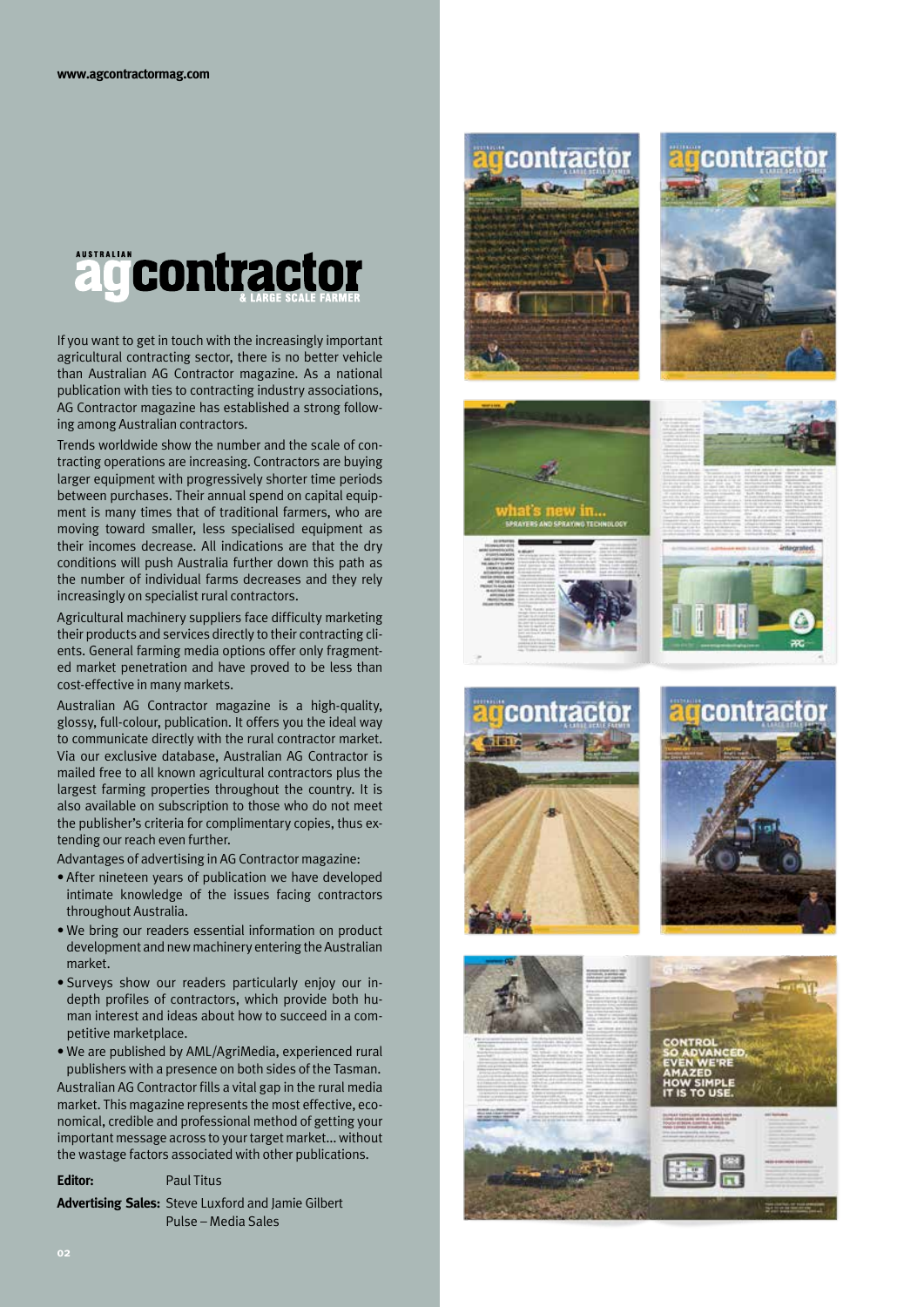## *Publication Dates & Deadlines 2021*

| <b>ISSUE &amp; NUMBER</b>     | <b>ADVERT BOOKING DEADLINE</b> | <b>ADVERT MATERIAL DEADLINE</b> | <b>DATE OF PUBLICATION</b> |
|-------------------------------|--------------------------------|---------------------------------|----------------------------|
| January/February No. 122      | 9 <sup>th</sup> December 2020  | 13 <sup>th</sup> December 2020  | 15 <sup>th</sup> January   |
| March/April No. 123           | 10 <sup>th</sup> February      | 14 <sup>th</sup> February       | 1 <sup>st</sup> March      |
| May/June $No. 124$            | 9 <sup>th</sup> April          | 16 <sup>th</sup> April          | $1st$ May                  |
| July/August No. 125           | $16th$ lune                    | 19 <sup>th</sup> June           | $1st$ July                 |
| September/October No. 126     | 11 <sup>th</sup> August        | 14 <sup>th</sup> August         | 1 <sup>st</sup> September  |
| November/December No. 127     | 13 <sup>th</sup> October       | 16 <sup>th</sup> October        | 1 <sup>st</sup> November   |
| January/February 2022 No. 128 | 9 <sup>th</sup> December 2021  | 14th December 2021              | $15th$ January 2022        |

# *Editorial Features 2021*

| <b>aucontractor</b>                 |                                                                                                 | <b>EQUIPMENT FOCUS</b> |                                                               |                          | <b>SPECIAL FEATURE(s)</b>         | <b>EDITORIAL</b><br><b>DEADLINE</b> | <b>DATE OF</b><br><b>PUBLICATION</b> |
|-------------------------------------|-------------------------------------------------------------------------------------------------|------------------------|---------------------------------------------------------------|--------------------------|-----------------------------------|-------------------------------------|--------------------------------------|
| January/February<br>No. 122         | What's New in: Sprayers and spraying<br>technology                                              |                        | <b>Precision Farming</b>                                      |                          | 3rd December<br>2019              | 15 <sup>th</sup> January            |                                      |
| <b>March/April</b><br>No. 123       | What's New in: Cultivation equipment<br>and ploughs                                             |                        | Seeding equipment and<br>precision planters                   |                          | 28 <sup>th</sup> January          | 1 <sup>st</sup> March               |                                      |
| May/June<br>No. 124                 | What's New in: Tractors mid-large<br>range horsepower                                           |                        | <b>Machinery Finance</b>                                      |                          | 30 <sup>th</sup> March            | $1st$ May                           |                                      |
| <b>July/August</b><br>No. 125       | What's New in: Hay and silage<br>equipment including mowers, rakes,<br>balers and loader wagons |                        | Home grown<br>'Australian Machinery'                          |                          | $3^{\text{rd}}$ June              | $1st$ July                          |                                      |
| September/October<br>No. 126        | What's New in: Bale wrappers, bale<br>handling equipment, feedout wagons<br>and telehandlers    |                        | Hay and Silage<br>consumables - wrap.<br>twine and inoculants |                          | $29th$ July                       | 1 <sup>st</sup> September           |                                      |
| <b>November/December</b><br>No. 127 | <b>What's New in: Grain Harvesting</b><br>equipment and technologies                            |                        | Fertiliser spreaders and<br>fertiliser technology             |                          | 1 <sup>st</sup> October           | 1 <sup>st</sup> November            |                                      |
| January/February 2022<br>No. 128    | What's New in: Sprayers and spraying<br>technology                                              |                        | <b>Precision Farming</b>                                      |                          | 30 <sup>th</sup> November<br>2021 | 15 <sup>th</sup> January<br>2022    |                                      |
| <b>REGULAR FEATURES: Technology</b> |                                                                                                 | Contractor Profiles    | Across the Ditch                                              | <b>Equipment Updates</b> |                                   | Industry Associated News            |                                      |

*Rate Card 2021*

| <b>SIZE CODE</b> | SIZE $mm(H \times W)$                     | <b>DESCRIPTION</b>        | <b>BLACK &amp; WHITE</b> | COLOUR      |
|------------------|-------------------------------------------|---------------------------|--------------------------|-------------|
|                  | 297 x 420 + 5 mm bleed Double Page Spread |                           | A 54340.00               | A \$5700.00 |
| R                | 297 x 210 + 5mm bleed Full Page           |                           | A \$2565.00              | A \$3230.00 |
|                  | 125 X 180                                 | Half Page Landscape       | A \$1585.00              | A \$1950.00 |
|                  | 267 x 88                                  | <b>Half Page Portrait</b> | A \$1585.00              | A \$1950.00 |
|                  | 85 x 180                                  | One Third Page Landscape  | A \$1230.00              | A \$1425.00 |
|                  | 125 X 88                                  | Quarter Page              | A \$950.00               | A 51115.00  |



**Special positions:** add 15% **Covers:** Inside Front Cover - add 20% Inside Back Cover - add 15% Outside Back Cover - add 20% **Inserts:** Quotations on request **Cancellations:** Two weeks prior to advert booking deadline (Please refer to full terms and conditions). PLEASE NOTE: All prices are exclusive of GST